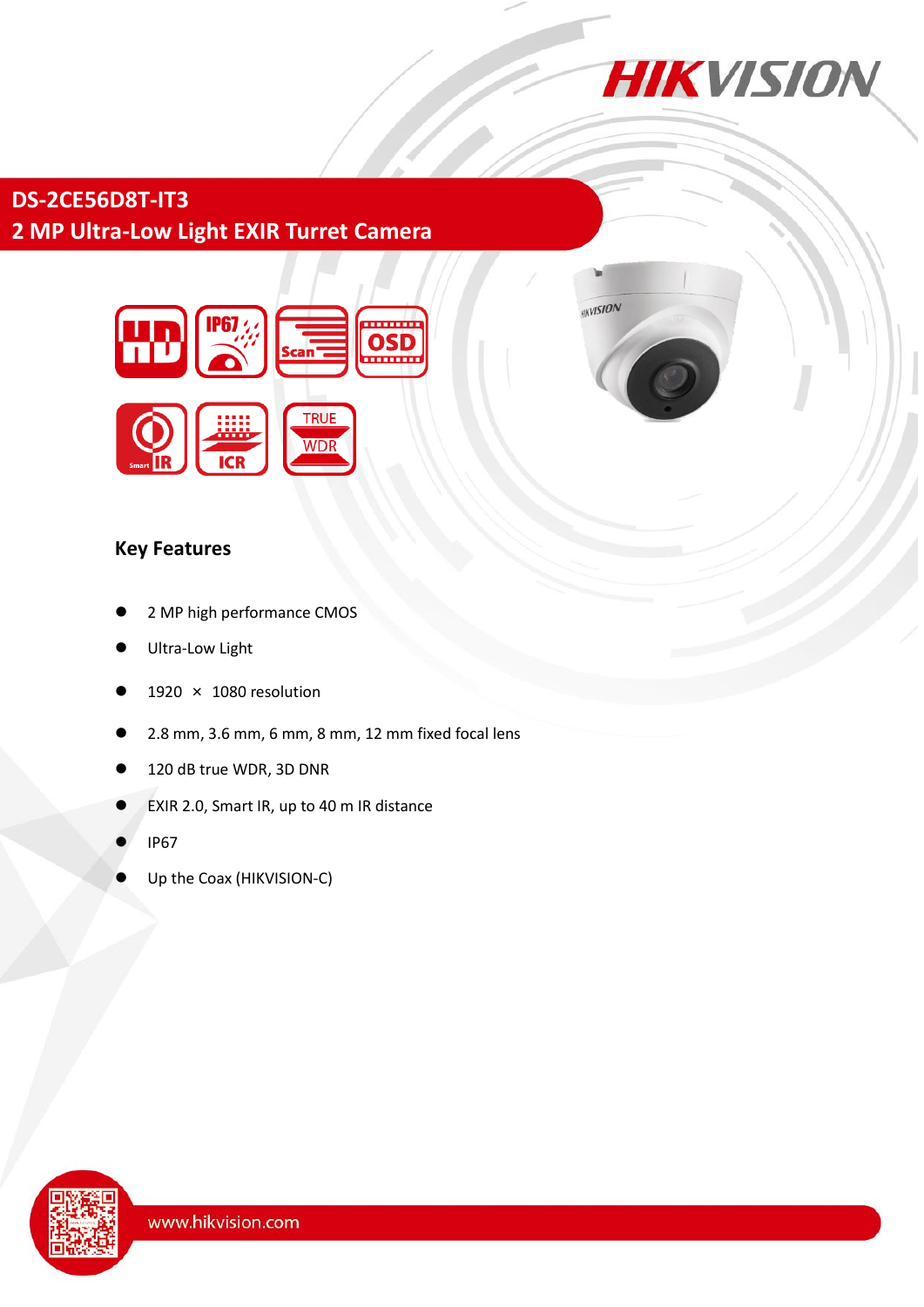

# **Specification**

Y

| Camera                           |                                                                              |
|----------------------------------|------------------------------------------------------------------------------|
| Image Sensor                     | 2.0 megapixel progressive scan CMOS                                          |
| Signal System                    | PAL/NTSC                                                                     |
| <b>Frame Rate</b>                | PAL: 1080p@25fps<br>NTSC: 1080p@30fps                                        |
| Resolution                       | 1920 (H) × 1080 (V)                                                          |
| Min. illumination                | Color: 0.005 Lux @ (F1.2, AGC ON), 0 Lux with IR                             |
| <b>Shutter Time</b>              | PAL: 1/25 s to 1/50, 000 s<br>NTSC: 1/30 s to 1/50, 000 s                    |
| Slow Shutter                     | Max.: 16 times                                                               |
| Lens                             | 2.8 mm, 3.6 mm, 6 mm, 8 mm, 12 mm fixed focal lens                           |
| Horizontal Field of View         | 103.5° (2.8 mm), 82.6° (3.6 mm), 54.4° (6 mm), 38° (8 mm), 24.4° (12 mm)     |
| Lens Mount                       | M12                                                                          |
| Day & Night                      | IR cut filter                                                                |
| Angle Adjustment                 | Pan: 0° to 360°, Tilt:0° to 75°, Rotate: 0° to 360°                          |
| Synchronization                  | Internal synchronization                                                     |
| WDR (Wide Dynamic Range)         | $>120$ dB                                                                    |
| <b>Menu</b>                      |                                                                              |
| <b>AGC</b>                       | Support                                                                      |
| Day/Night Mode                   | Auto/Color/BW (Black and White)                                              |
| <b>White Balance</b>             | ATW/MANUAL                                                                   |
| Privacy Mask                     | ON/OFF, 4 programmable privacy masks                                         |
| <b>Motion Detection</b>          | 4 programmable motion areas                                                  |
| <b>Backlight Compensation</b>    | WDR/BLC/OFF                                                                  |
| 3D DNR (Digital Noise Reduction) | Level 1 to 10                                                                |
| Language                         | English, Chinese                                                             |
| <b>Functions</b>                 | Brightness, Sharpness, Mirror, Smart IR                                      |
| <b>Interface</b>                 |                                                                              |
| Video Output                     | 1 HD analog output                                                           |
| <b>General</b>                   |                                                                              |
| <b>Operating Conditions</b>      | -40 °C to 60 °C (-40 °F to 140 °F), humidity: 90% or less (non-condensation) |
| Power Supply                     | 12 VDC ±25%                                                                  |
| Power Consumption                | Max. 3.6 W                                                                   |
| <b>Ingress Protection</b>        | IP <sub>67</sub>                                                             |
| Material                         | Metal & Plastic                                                              |
| IR Range                         | Up to 40 m                                                                   |
| Communication                    | Up the coax, Protocol: HIKVISION-C (TVI output)                              |
| Dimensions                       | $\Phi$ 110 mm × 93.2 mm ( $\Phi$ 4.33" × 3.67")                              |
| Weight                           | 350 g (0.77 lb.)                                                             |